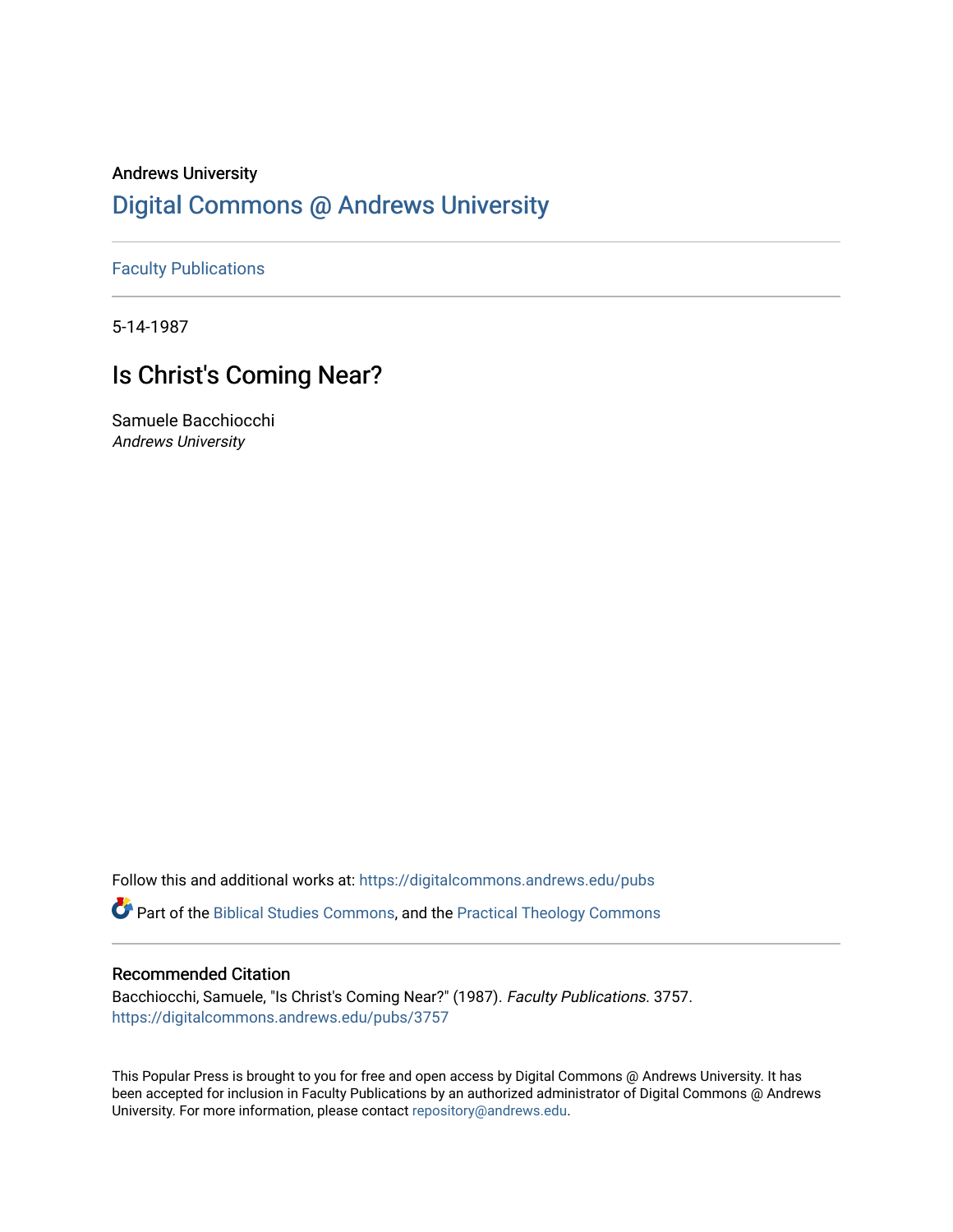# *THEOLOGY*



# **Or need we ask that question?**

Is it rational for Christians at the threshold of the twenty-first century still to live in the expectation of Christ's imminent return? Have not many Christians through the centuries proclaimed, "'Tis almost time for the Lord to come"?

Some view the apparent delay as a reason for either neglecting or rejecting belief in the Second Coming. To abandon such a belief, however, means not only to reject one of the clearest biblical teachings but to empty our present life of meaning, motivation, and hope. Faith in Jesus without the expectation of His coming resembles a flight of stairs leading nowhere.

The solution to the apparent delay of Christ's return must be found, not in abandoning such a fundamental biblical teaching, but in reexamining what Scripture teaches regarding the time element of the Second Advent.

### **Time and the Signs**

The New Testament speaks of the Second Advent as being not only imminent but also possibly distant. For example, Jesus' prediction of the proclamation of the gospel in the whole world (Matt. 24:14) presupposes the elapsing of considerable time.

Paul implies a sense of distance in his warning to the Thessalonians "not to be quickly shaken in mind or excited," because "that day will not come, unless" certain developments

first occur (2 Thess. 2:2, 3). John suggests distance in his vision of the two witnesses and the woman, both of whom are promised a period of 1260 days (Rev. 11:3; 12:6). How can we resolve this apparent tension between



**The Bhagwan Rajneesh: A sign of the end?** 

the imminent and yet possibly distant return of Christ?

Such a tension discourages time calculations and encourages constant preparation. If Christ had made it possible to calculate exactly either the nearness or the remoteness of His return, then any preparation would have been conditioned by that date. Aware of the human tendency to postpone till tomorrow the preparation that ought to be made today, Christ gave signs that have found a degree of fulfillment in every age because they were intended to nourish the hope and strengthen the faith of believers in every age.

Should Christians today look for fulfillment of the end-time signs given by Christ in His Olivet discourse? Have not the signs been witnessed to some degree in every generation? Their past fulfillment does not negate their present relevance.

Scripture views history as progressing toward its consummation. Every passing day brings us closer to Christ's return. Paul could see that "salvation is nearer to us now than when we first believed; the night is far gone, the day is at hand" (Rom. 13:11, 12). How much more reason have we, then, 19 centuries later, to see in the fulfillment of the Advent signs, indications that the day of Christ's coming is nearer than it has ever been!

### **Sign of Divine Grace**

Among all the signs of the end given by Christ, the preaching of the gospel throughout the world stands out as the only sign connected to the end. While with regard to antichrists, wars, and calamities, it is said, "but the *end* is not yet" (Matt. 24:6), concerning the preaching of the gospel it is clearly stated, "and then the end will come" (verse 14).

A look at Christian expansion during the past 19 centuries indicates that

BY SAMUELE BACCHIOCCHI